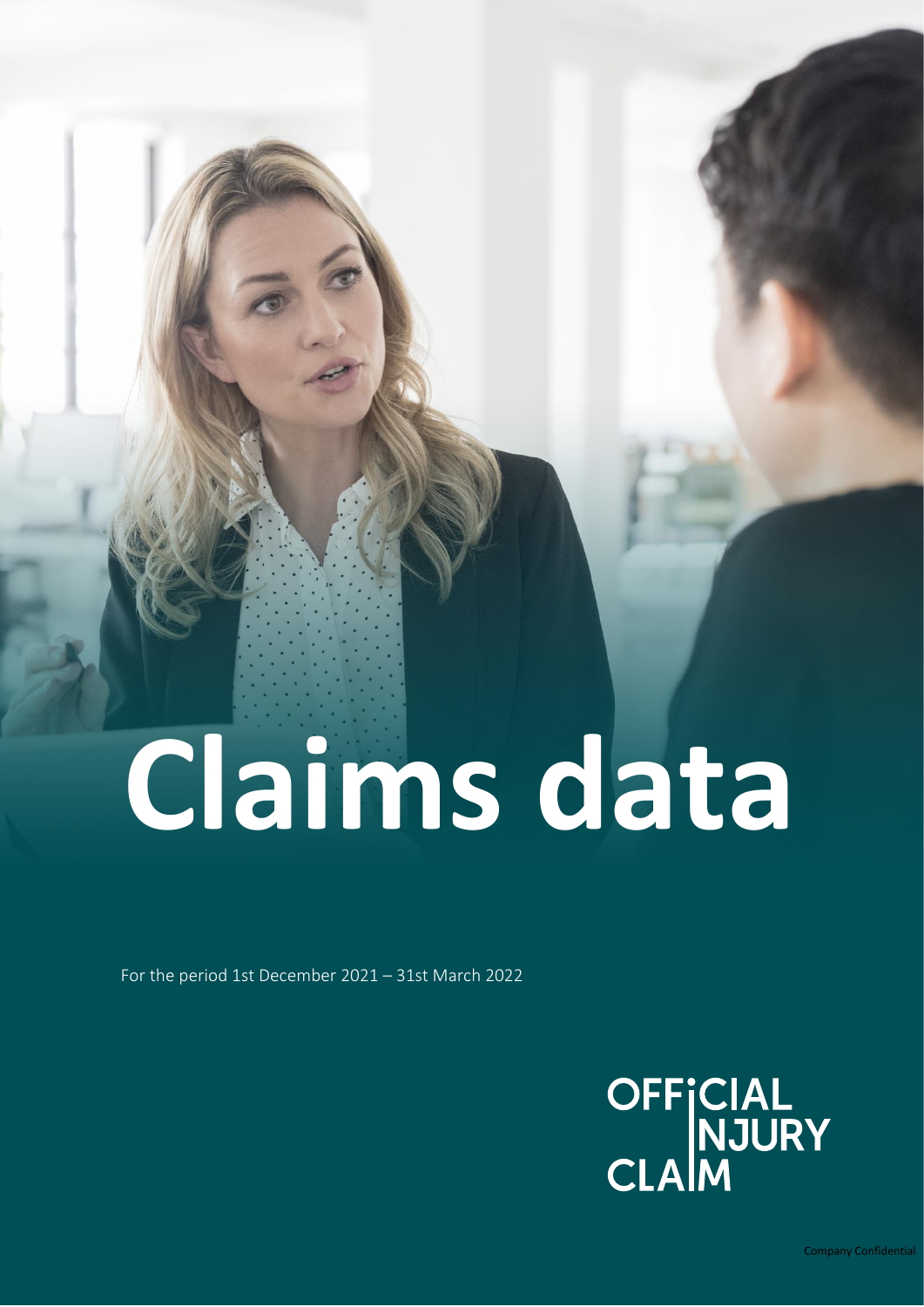

#### **Contents**

- 1. Introduction
- 2. Headline data
- 3. Claims volume
- 4. Representation
- 5. Types of claims
- 6. Settlement
- 7. Exceptional injury and circumstances
- 8. Claims exiting the portal
- 9. Liability
- 10. Portal Support Centre
- 11. System operation

Company Confidential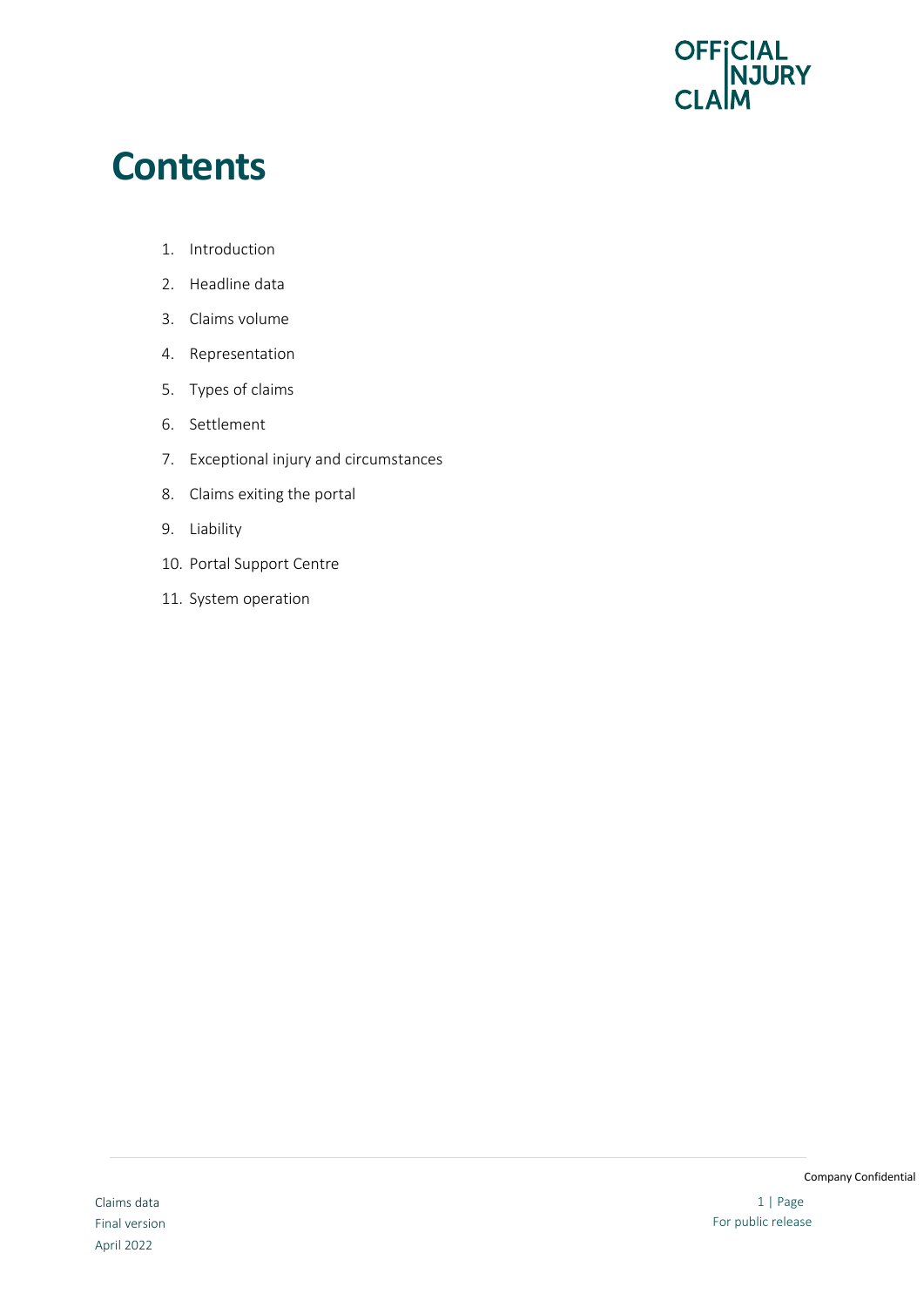

# **1. Introduction**

The Official Injury Claim (OIC) service was developed by MIB (the Motor Insurers' Bureau) on behalf of the Ministry of Justice (MoJ). It has been operational since the implementation of the Government's Whiplash Reform Programme on 31<sup>st</sup> May 2021.

The reforms included an increase in the small claims track limit for road traffic accident (RTA)-related personal injury claims from £1,000 to £5,000 and the commencement of the measures in Part 1 of the Civil Liability Act (CLA) 2018. The CLA introduced a fixed tariff of damages for whiplash claims and a ban on the seeking or offering to settle such claims without medical evidence.

More information and frequently asked questions on the reforms and the OIC service are available [here](http://www.gov.uk/government/publications/whiplash-reform-programme-information-and-faq) and on the OIC websit[e here.](https://www.officialinjuryclaim.org.uk/make-a-claim/)

The data and statistics presented on these pages reflect data captured by the service 1<sup>st</sup> December 2021 to 31<sup>st</sup> March 2022, unless otherwise stated\*. This publication covers a four-month period (from 1 December 2021 to 31 March 2022), whereas previous publications reported on three months of data. We have chosen to report on four months in order to bring the reporting cycle in line with the financial year. You can [download previous data publications here.](https://www.officialinjuryclaim.org.uk/resources-for-professionals/data/)

This data has been published on the OIC website, and it is intended that data will be issued on a quarterly basis.

We have not yet been able to include some figures in areas where there is currently not enough meaningful data to make publication at this time viable or helpful. As further data releases are published as part of this series these information gaps will be filled. Readers will note, that we have for the first time in this release, included some detail relating to settlements.

The OIC service is still evolving, and this published data offers an insight into the initial performance of the service, which will continue to change and mature as the it becomes more established.

Other relevant and contextual data related to the personal injury claims process is also available from:

- [DWP Compensation Recovery Unit](https://www.gov.uk/government/publications/compensation-recovery-unit-performance-data/compensation-recovery-unit-performance-data)
- [Claims Portal](https://www.claimsportal.org.uk/about/executive-dashboard/)
- [HMCTS](https://www.gov.uk/government/collections/civil-justice-statistics-quarterly)
- [MedCo](https://www.medco.org.uk/)

The statistics presented in this publication are generated by the OIC service and have been provided to the MoJ by MIB.

\* Some figures such as settlements, liability decisions and exits may relate to claims that were registered during a previous reporting period. There is a marginal variance in some of the numbers from previous publications due to late polling. The figures shown in this publication are correct as of 1<sup>st</sup> April 2022.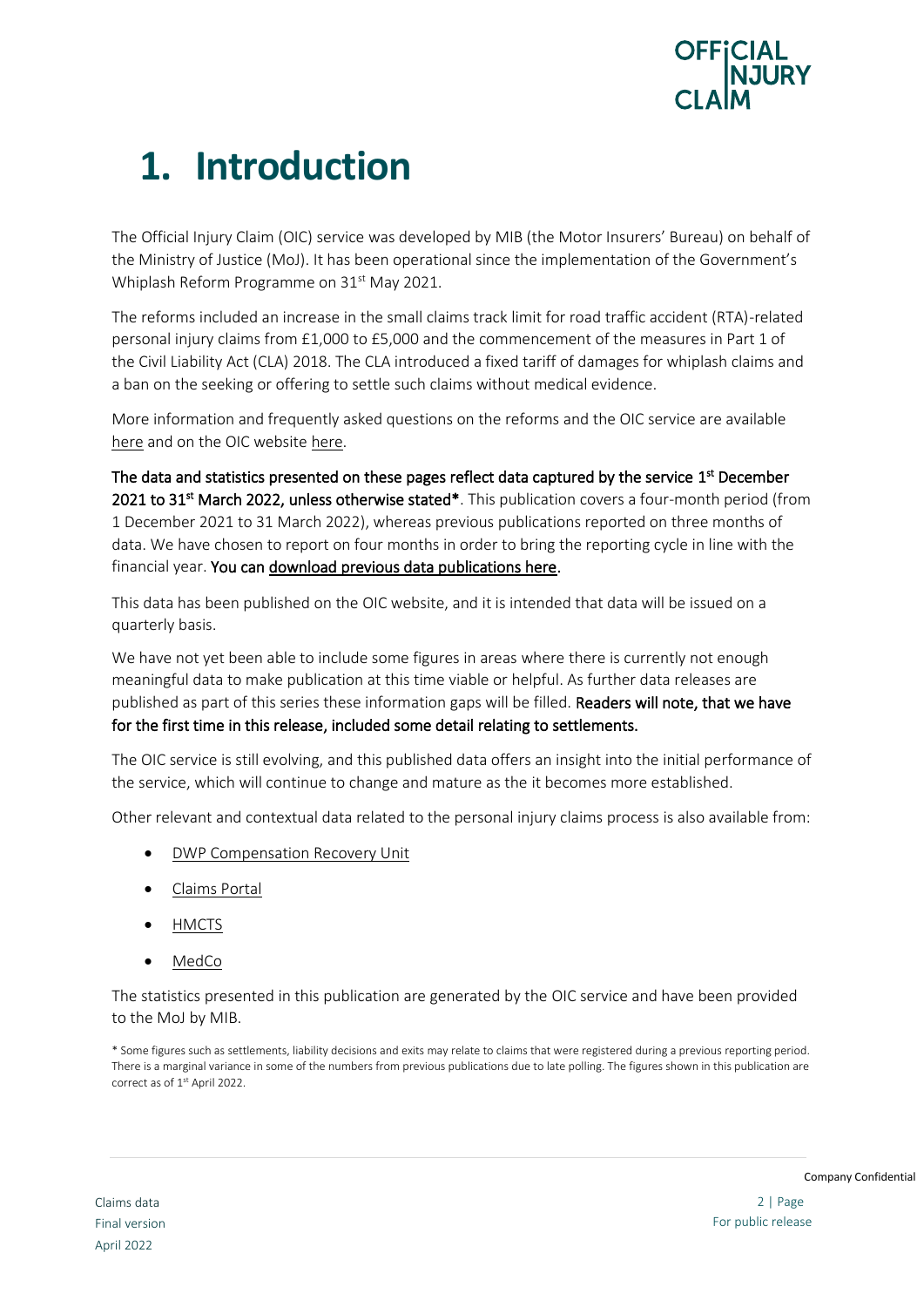

# **2. Headline data**

#### Reporting period  $1<sup>st</sup>$  December 2021 – 31 $<sup>st</sup>$  March 2022</sup>

|                      | Total since launch | This reporting period |
|----------------------|--------------------|-----------------------|
| Claims submitted     | 209,442            | 95,266                |
| Represented claims   | 190,411            | 86,805                |
| Unrepresented claims | 19,031             | 8,461                 |
| Liability decisions  | 123,332            | 62,016*               |
| Settlements (closed) | 17,607             | 13,843                |
| Settlements (open)   | 2,299              | 2,299                 |

\*Liability decisions and settlements recorded in the reporting period may refer to claims submitted in previous periods.

### **3. Claims volume**

Figure 1 shows claims entered into the system month-on-month since launch. In recent months there is an average of c. 25,000 claims per month. These figures should not be viewed in isolation; claims are still correctly reporting into the Claims Portal Ltd (CPL) regime. There are significant non-service factors influencing driver behaviour and accident rate. These include the impact of Covid-19 as well as the general economic factors of cost and inflation that will indirectly influence vehicle miles and vehicle parc and ultimately accident rate.



3 | Page For public release

Company Confidential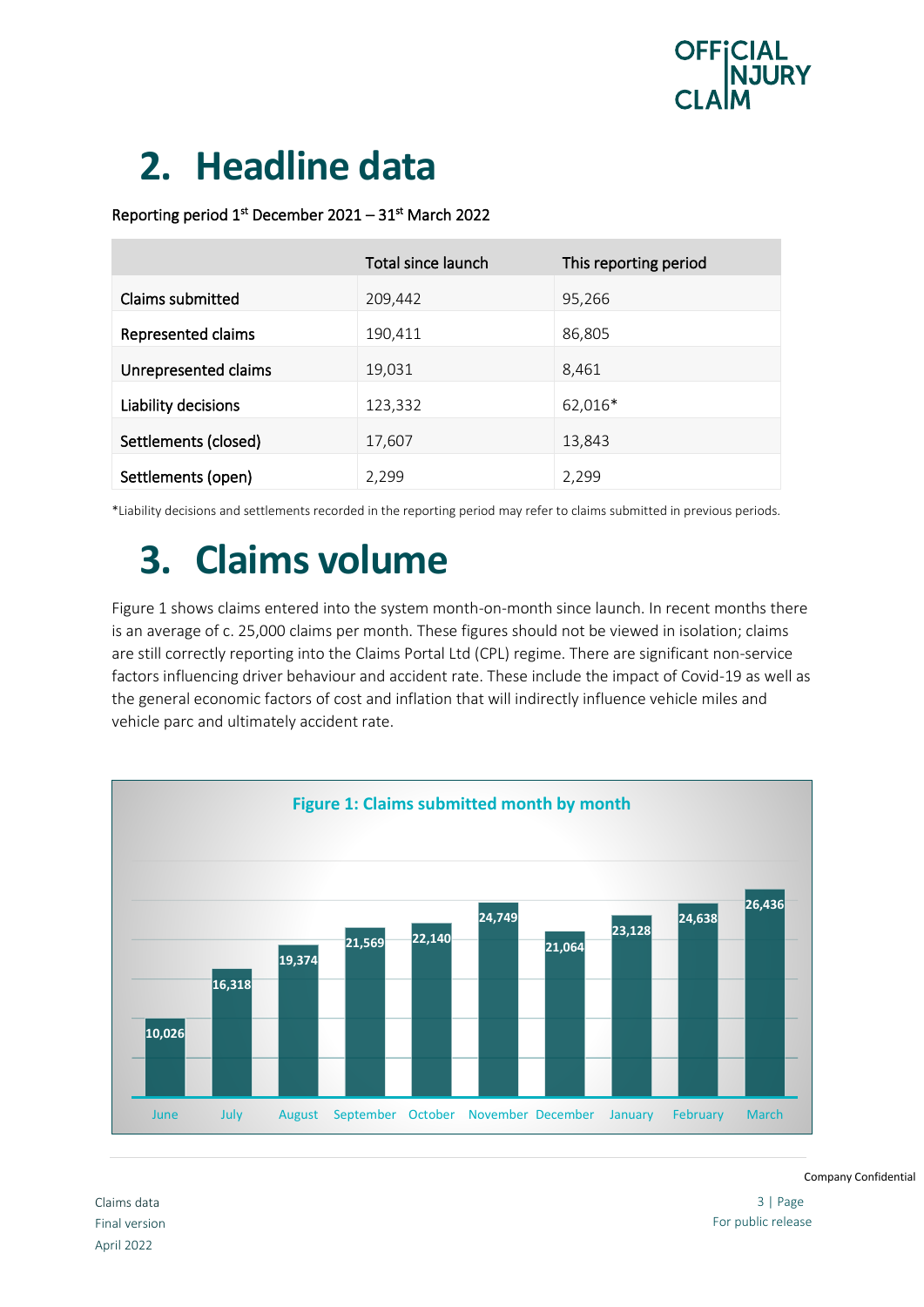

## **4. Representation**

Of all claims registered in this period, a total of 8,461 were made by unrepresented claimants and 86,805 had professional representation.

Since launch, 81 claimants have started a claim via the Portal Support Centre assisted paper claims process. This includes 65 claimants from this reporting period and 11 claimants from the previous period.



The percentages of represented and unrepresented claimants remain consistent with previous reports.

Represented claimants are being supported by a range of different types of organisations, including law firms, Alternative Business Structures (ABSs)\*, appropriately authorised claims management companies (CMCs)\*\* and other\*\*\*. As is shown in the table and Figure 3 below, the vast majority continue to be law firms (76%) and licensed ABSs (23.8%).

| Type of user | Number of claims | <b>Percentage</b> |
|--------------|------------------|-------------------|
| Law firm     | 65,998           | 76%               |
| ABS          | 20,609           | 23.8%             |
| CMC          | 198              | 0.2%              |
| Other        | $\mathcal{O}$    | 0%                |

\* An ABS is an entity authorised by a licensing body (usually a regulator) to provide reserved legal activities. An ABS allows non-lawyers to own or invest in legal services providers, where previously ownership was restricted to legal professionals.

\*\* CMCs supporting claimants on the OIC service must have Financial Conduct Authority authorisation to provide advice in relation to a personal injury claim. CMCs with other types of authorisation, such as lead generation, are not allowed to represent claimants via the service.

\*\*\* In limited circumstances professional users may select 'other' when creating an account and when that user's profession does not match the options provided. For example, it may be used by a CILEX barrister.

Company Confidential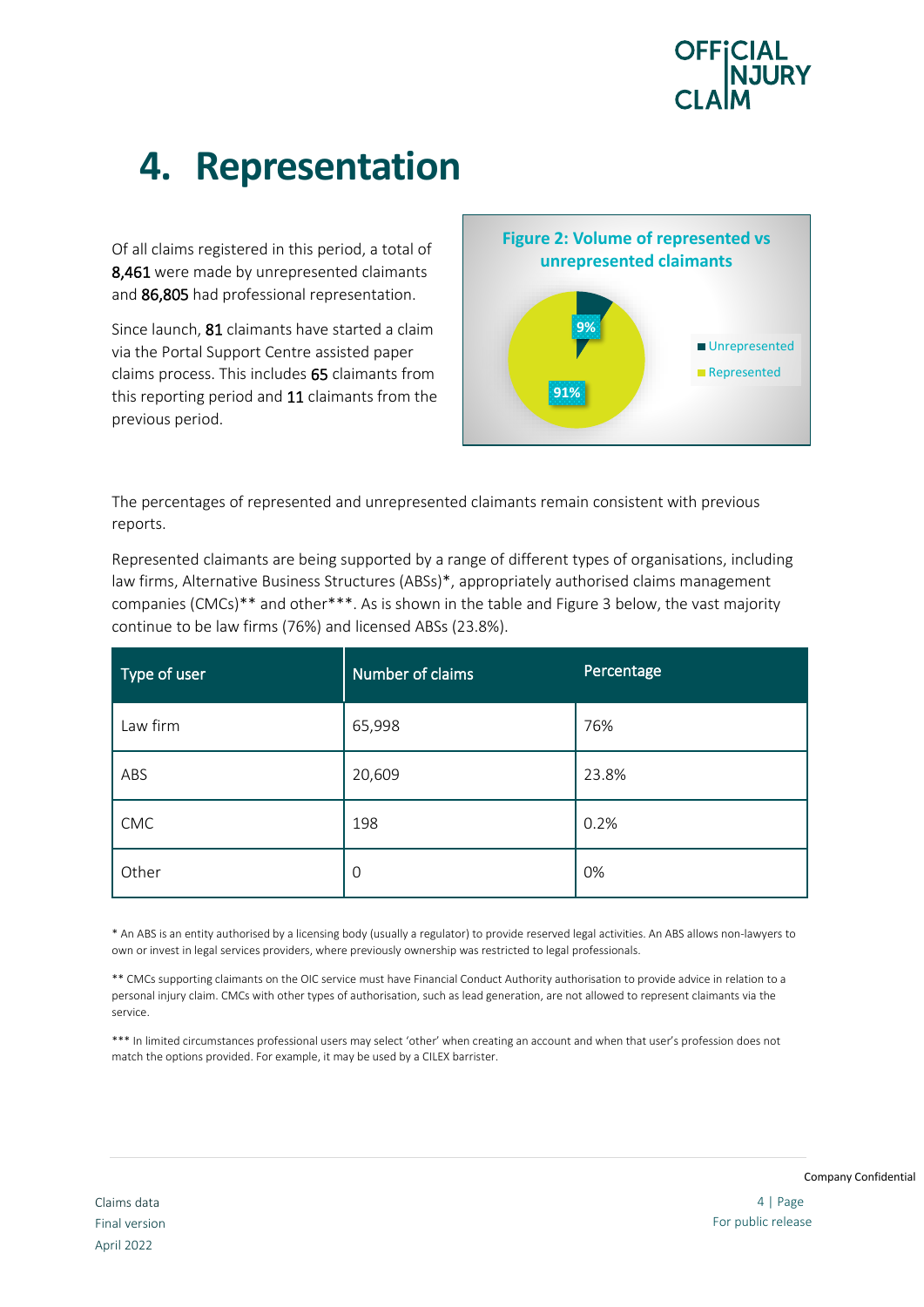

# **5. Types of claims**

The OIC service can be used to claim compensation for a range of different RTA-related injuries with a value of less than £5,000. Figure 3 and its accompanying table provide an overview of the types of claims\* submitted within the period  $1<sup>st</sup>$  December to 31 $<sup>st</sup>$  March, broken down by category:</sup>



*1. Whiplash is an injury of soft tissue in the neck, back or shoulder, as defined by Part 1, section 1 of th[e Civil Liability Act 2018.](https://www.legislation.gov.uk/ukpga/2018/29/part/1)*

*2. Minor psychological injury includes shock, anxiety and other psychological conditions.*

*3. Single physical injuries include bruising, abrasion, cuts, scarring, fracture, headaches, sprain or strain and affected senses. 4. 'Multiple injuries' refers to more than one physical injury as defined above. In these claims, tariff and non-tariff damages would* 

*apply. 5. 'Other' refers to claimants who are unsure of their injuries and are awaiting medical assessment.*

*\* Claims in the status of pending new, that have not had injury type added, are excluded.*

Damages for whiplash only and whiplash plus minor psychological injury are determined by the tariff under The Whiplash [Injury Regulations 2021.](https://www.legislation.gov.uk/ukdsi/2021/9780348220612/pdfs/ukdsi_9780348220612_en.pdf) 29,418 (32%) of claims presented in this period were covered solely by the tariff, and 58,308 (64%) are mixed claims including both tariff and other injuries. 87,726 (96%) of claims include a whiplash-tariff element.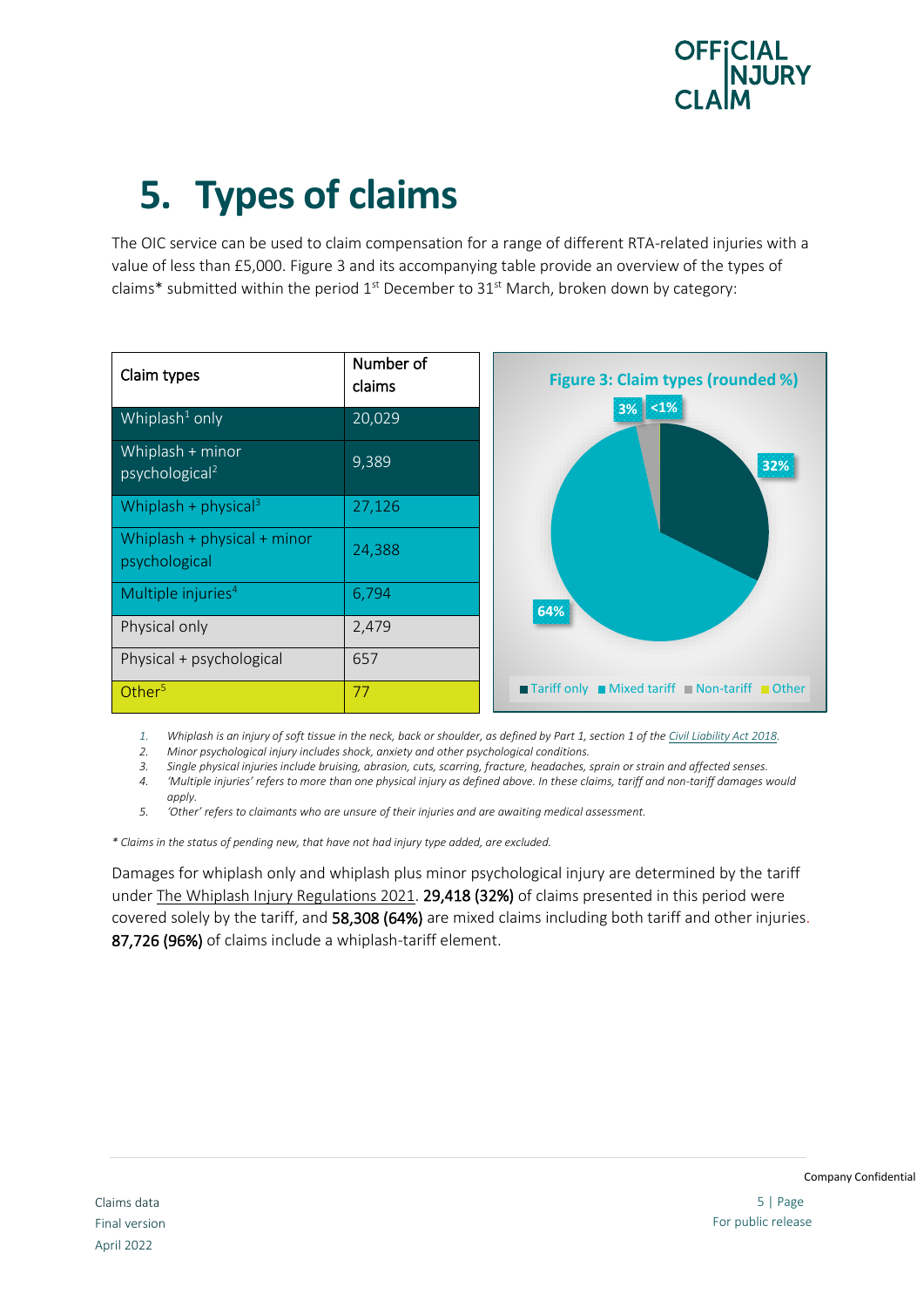

# **6. Settlements**

The volume of claims settling has risen steeply since data was previously published. We expect this trend to continue. 17,607 claims have settled since the launch of the service, including 13,843 claims in this reporting period. 3,419 (25%) of these were unrepresented claimants (compared to 52% in the previous period). Represented claimants accounted for 10,424 (75%) settlements (compared to 48% in the previous period).

There is an additional cohort of claims emerging which have settled but not yet fully progressed through the portal journey; there are referred to as open settlements, where users have not yet completed the portal journey by confirming the claim is complete. There are currently 2,299 open settlements (285 unrepresented and 2,014 represented). We will look to introduce a feature into the system that auto closes cases after a period once this open settlement status has been reached.

The average time from claim to settlement for these claims was 139 days compared to 85 days in the previous period. This is to be expected as cases have matured and is likely to continue to rise.



Figure 4 shows settlements month on month since launch (closed cases).

Early data shows that 93% of claims are settling within the first three tariff bands – claims for an injury with a duration of up to nine months. We fully expect to see claims falling into higher bands as time elapses. For present purposes we have not differentiated between settlements for tariff and tariff plus minor psychological injuries having combined that data into the view in Figure 5.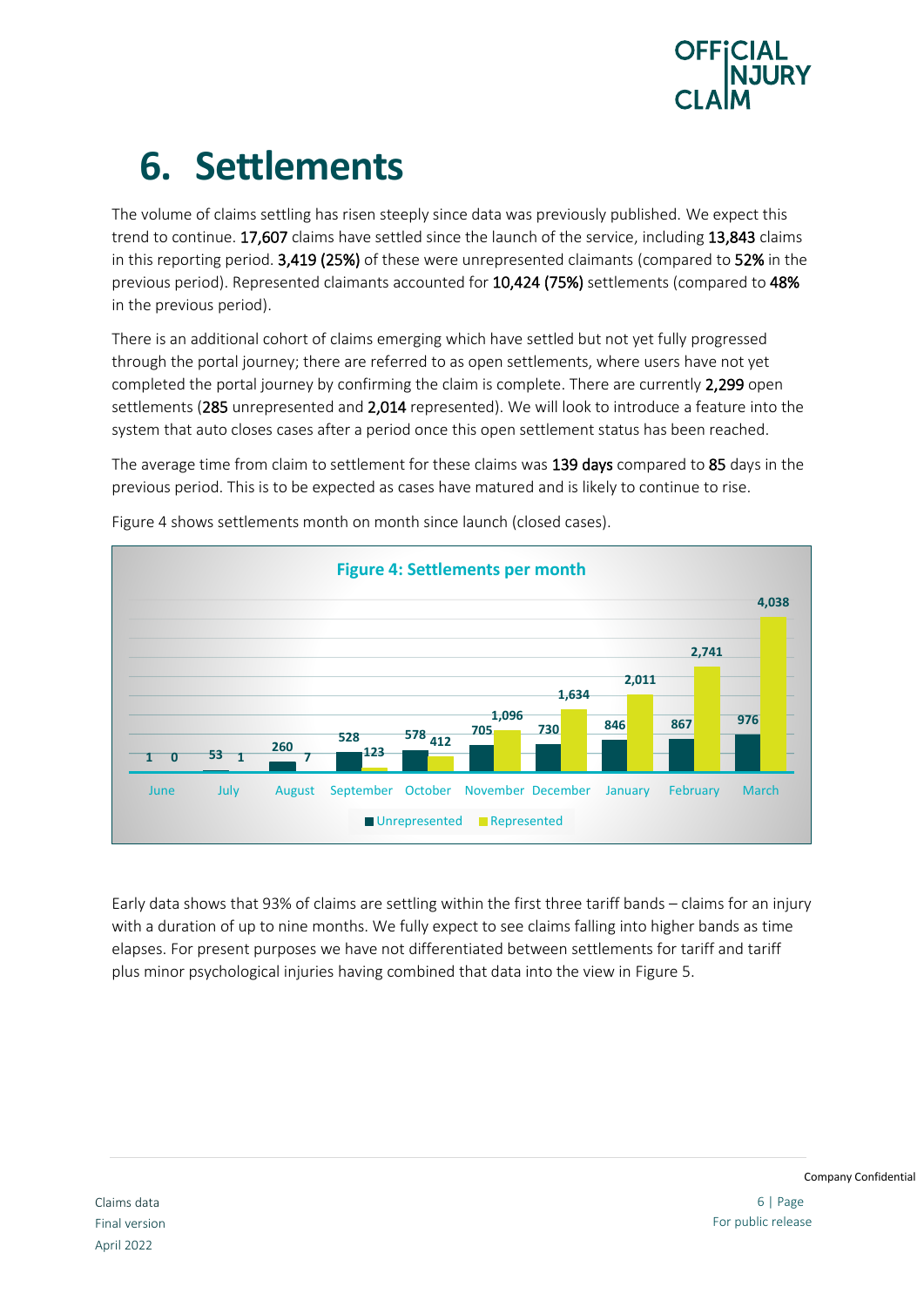



Early settlement data indicates that unrepresented and represented claimants are agreeing similar levels of compensation. The table below gives some insight into these averaged early settlements for tariff and non-tariff elements. Data on items such as fees, injury related additional losses and nonprotocol vehicle costs (NPVC) have not been included. Additional work is required once data points mature to understand if these will give additional insight that is meaningful.

| Type of representation | $Injury - non-tariff$ | <b>Tariff amount</b> | <b>Tariff uplift</b> |
|------------------------|-----------------------|----------------------|----------------------|
| Unrepresented          | £446                  | £666                 | £30                  |
| Represented            | £420                  | £655                 | £15                  |

Settlement data will take some considerable time to mature, and a more settled picture is unlikely to emerge before the end of 2022.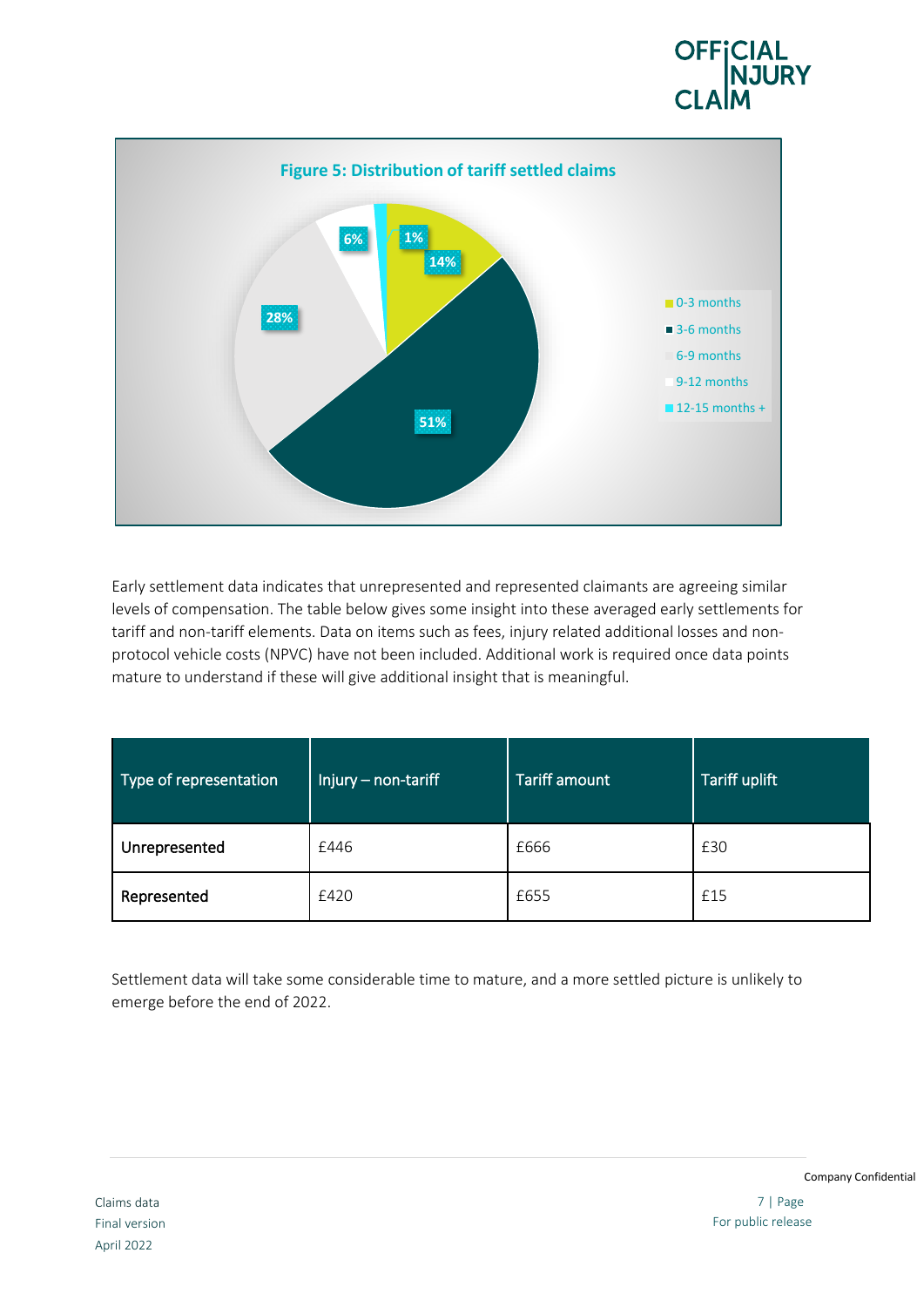

# **7. Exceptional injuries and circumstances**

The Whiplash Injury Regulations 2021 also provide for a court to award an uplift in damages of up to 20% where either the injuries suffered or the claimant's circumstances are considered to be exceptional. Of the total claims made in the reporting period, **5,108** claims included a request for an uplift for exceptional injury, 5,852 claims requested an uplift for exceptional circumstances and 12,026 claims requested an uplift in both categories.

#### Exceptional circumstances

This means that the claimant believes they should receive higher damages than those provided for under the whiplash tariff due to the impact of their accident on their home/work/social life or activities

#### Exceptional injuries

This is slightly different from 'exceptional circumstances' and usually means that the claimant believes that their injuries are exceptionally severe and that they should receive higher damages than those provided for under the whiplash tariff.

The table below provides the number of claims, broken down by representation, which have included a claim for uplift for exceptionality of any kind.

| Type of<br>representation | No uplift claimed | <b>Exceptional</b><br><b>circumstances</b><br>uplift claimed | Exceptional<br>injury uplift<br>claimed | <b>Both exceptional</b><br>injury and<br>circumstances<br>uplift claimed |
|---------------------------|-------------------|--------------------------------------------------------------|-----------------------------------------|--------------------------------------------------------------------------|
| Unrepresented             | 5,222             | 491                                                          | 372                                     | 2,376                                                                    |
| Represented               | 67,058            | 5,361                                                        | 4,736                                   | 9,650                                                                    |

3,239 unrepresented claimants requested an uplift for exceptional injury, exceptional circumstances or both in the reporting period. This equates to 38% of 8,461 unrepresented claimants.

19,747 represented claimants requested an uplift for exceptional injury, exceptional circumstances or both. This equates to 23% of 86,805 represented claims made.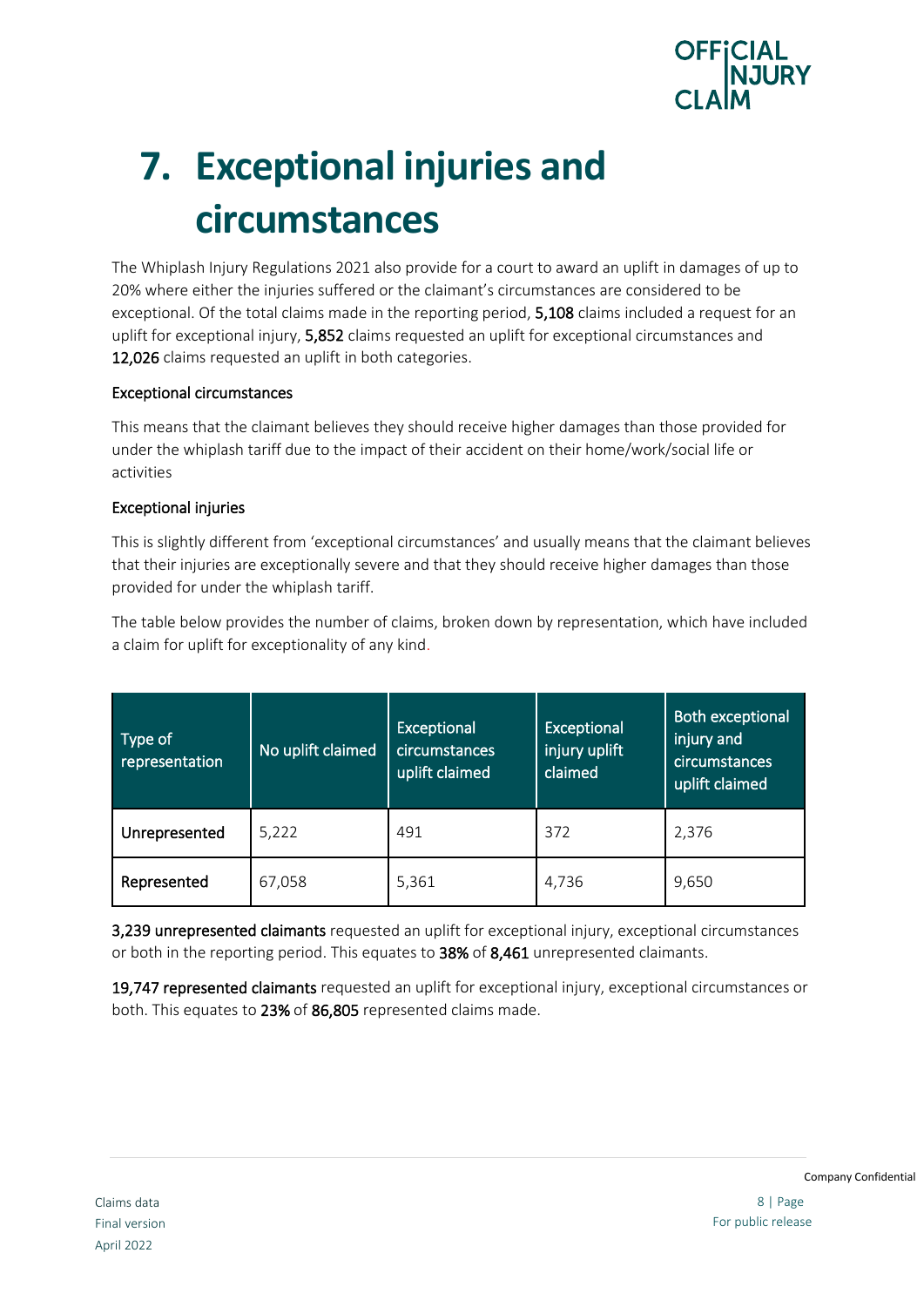

Figure 6 provides the percentages of represented and unrepresented claims with a claim for uplift for exceptionality.

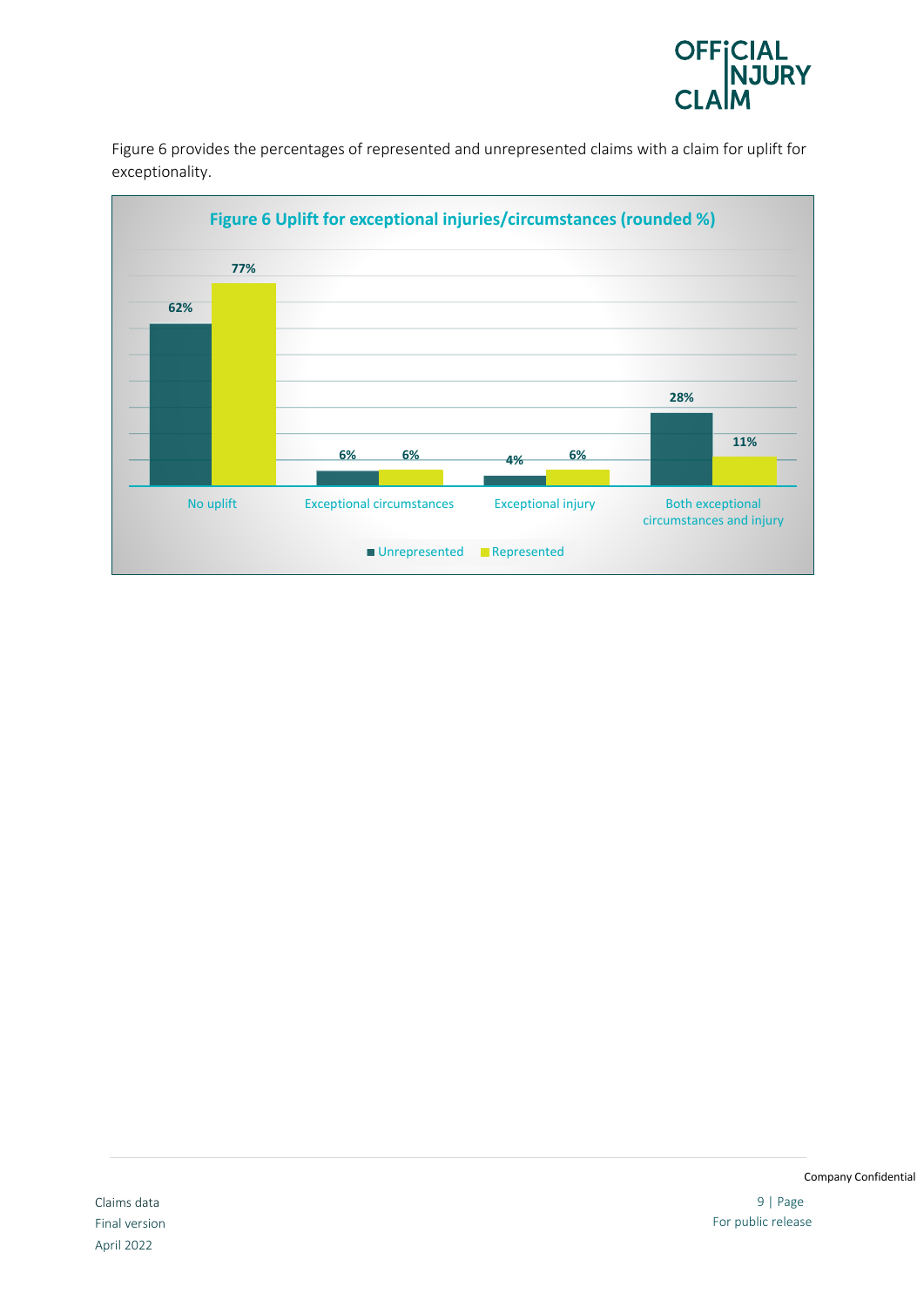

# **8. Claims exiting the portal**

23,158 claims have exited the portal for a reason other than settlement since launch. 11,957 claims exited in the current reporting period including 10,953 represented and 1,004 unrepresented claimants. Claims can exit the OIC process in a variety of different reasons, and Figure 7 provides data on the reasons claims exited the OIC portal in this period:

|                         | Removed* | Withdrawn | Rejected-<br>liability | Court |
|-------------------------|----------|-----------|------------------------|-------|
| Represented claimants   | 7,031    | 3,644     | 61                     | 217   |
| Unrepresented claimants | 611      | 338       | 22                     | 33    |



\*Claims are marked as removed when they have been taken out of the service by the compensator. Reasons for this include: the compensator believes the overall claim is more than £10,000, the claim for personal injury is more than £5,000, there are complex issues of fact or law, there is a formal allegation of fraud made following receipt of the medical report, a dispute relating to causation, or an agreement was reached outside of the service.

10 | Page For public release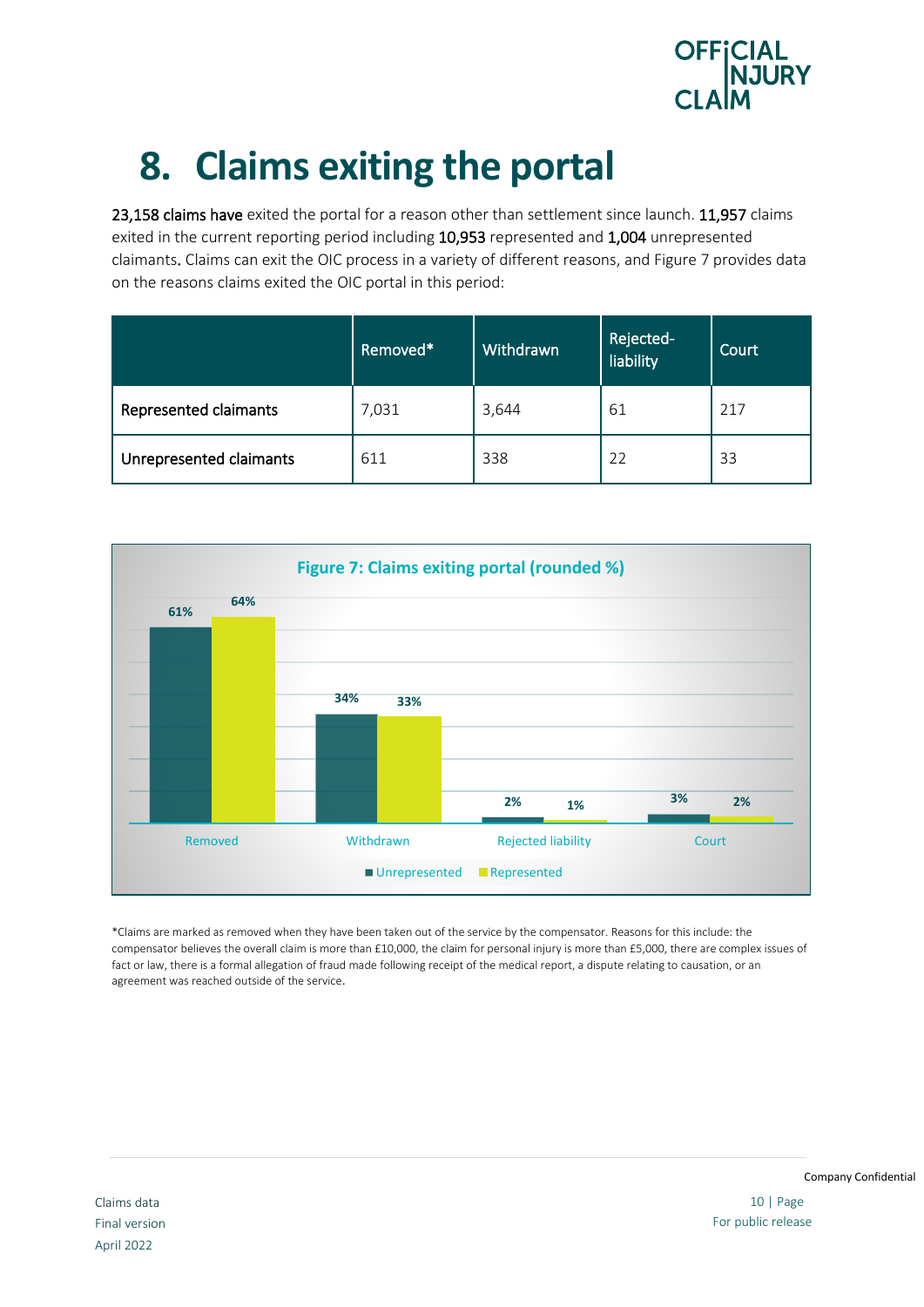

Figures 8 and 9 provide more detailed information on the reason for exit and have been divided because unrepresented claimants have additional categories to choose from (such as 'Instructed legal representative'). The categories shown are self-selected by the claimants or professional user at the point of exit. As such, they should only be considered as an approximate indication of the reason for exit.



\*Additional categories include claims being valued above the £10,000 or £5,000 limits, liability rejected, going to court and dispute over cause of injury.

Claims data Final version April 2022

Company Confidential

11 | Page For public release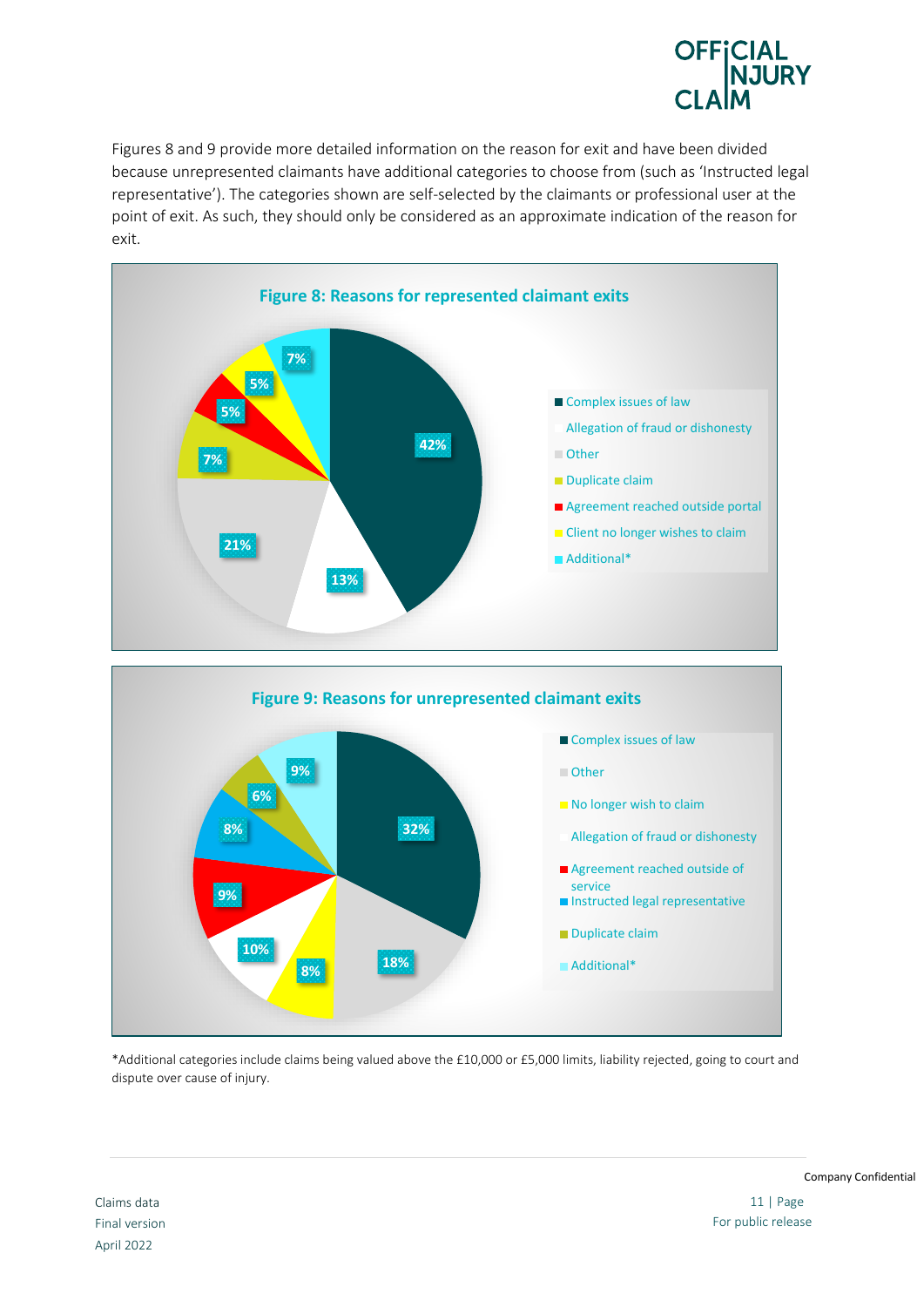

# **9. Liability**

In total 62,016 claims have had a liability decision made in this reporting period\*. Of these, 52,088 (84%) claimants have had liability admitted in part or in full by the at-fault compensator (compared to 82% in the previous reporting period).

83% of represented and 94% of unrepresented claims have had liability admitted in part or in full (see Figure 10 below).

In addition, causation was disputed in 2,138 claims (2,048 represented and 90 unrepresented). The table and Figure 10 below provide a breakdown of liability decisions made:

|                         | Liability in<br>full | Liability in<br>part | Liability<br>denied | Disputed<br>causation |
|-------------------------|----------------------|----------------------|---------------------|-----------------------|
| Represented claimants   | 46,237               | 999                  | 7,539               | 2,048                 |
| Unrepresented claimants | 4,824                | 28                   | 251                 | 90                    |



\*Claims which have had a liability decision may have been started at any time since launch, not just between 1 December 2021 and 31 March 2022.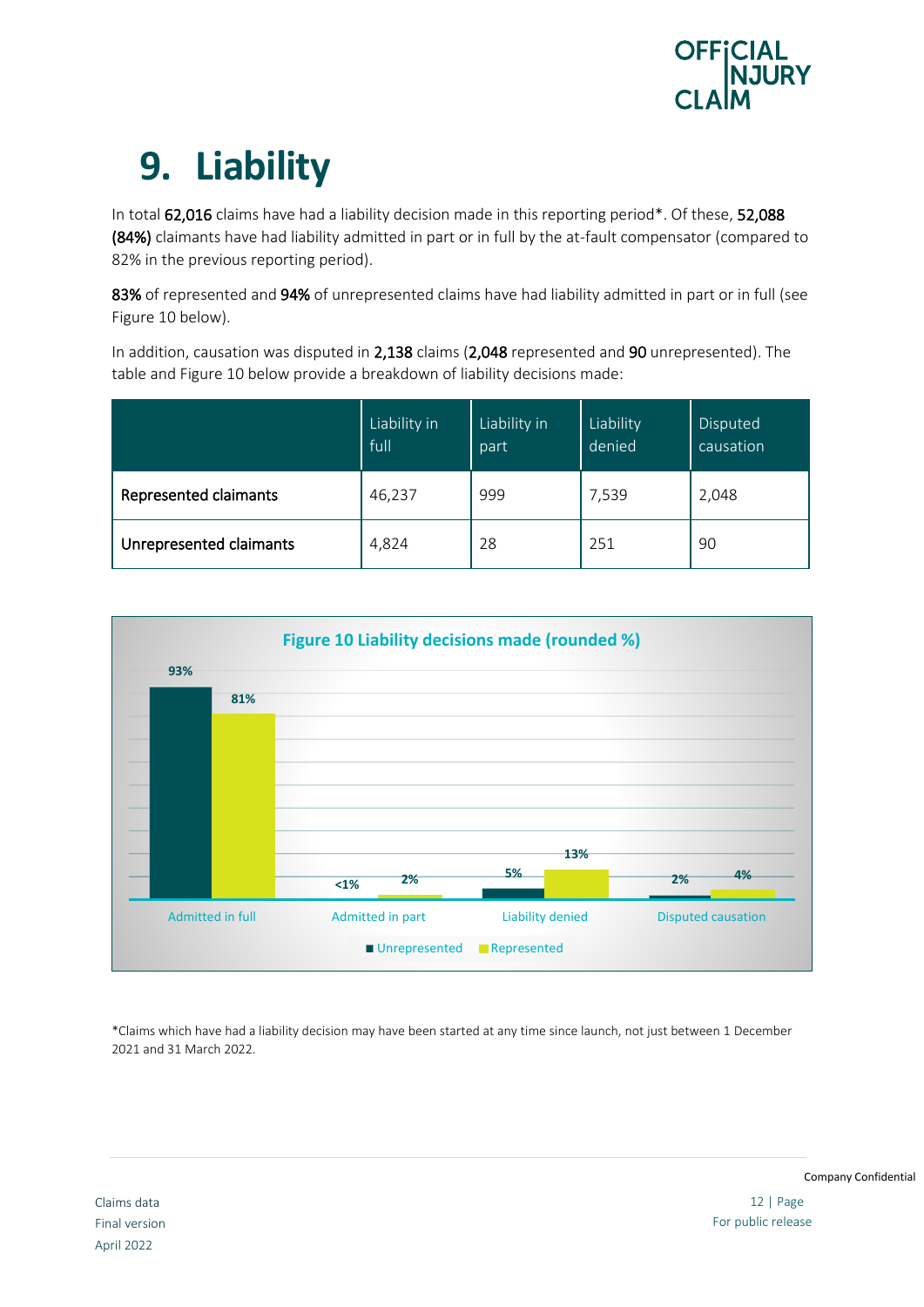

# **10. Portal Support Centre**

The OIC service features a fully staffed helpline which can provide both professional users and unrepresented claimants with help on using the system and progressing claims. The service does not provide legal advice but can support users on the process of making a claim through both the digital portal and paper-based claim forms.

The Portal Support Centre received  $6,786$  enquiries between  $1<sup>st</sup>$  December 2021 and 31<sup>st</sup> March 2022. Of these, 1,357 were from professional users and 5,429 were from unrepresented claimants. This split remains consistent with the previous period, wherein 75% of enquiries were made by unrepresented claimants. 81 claims are presently being supported by the Portal Support Centre, with 65 of these claims started in this reporting period.



Figure 11 provides information on the number of calls received per month from both professional users and unrepresented claimants since launch.